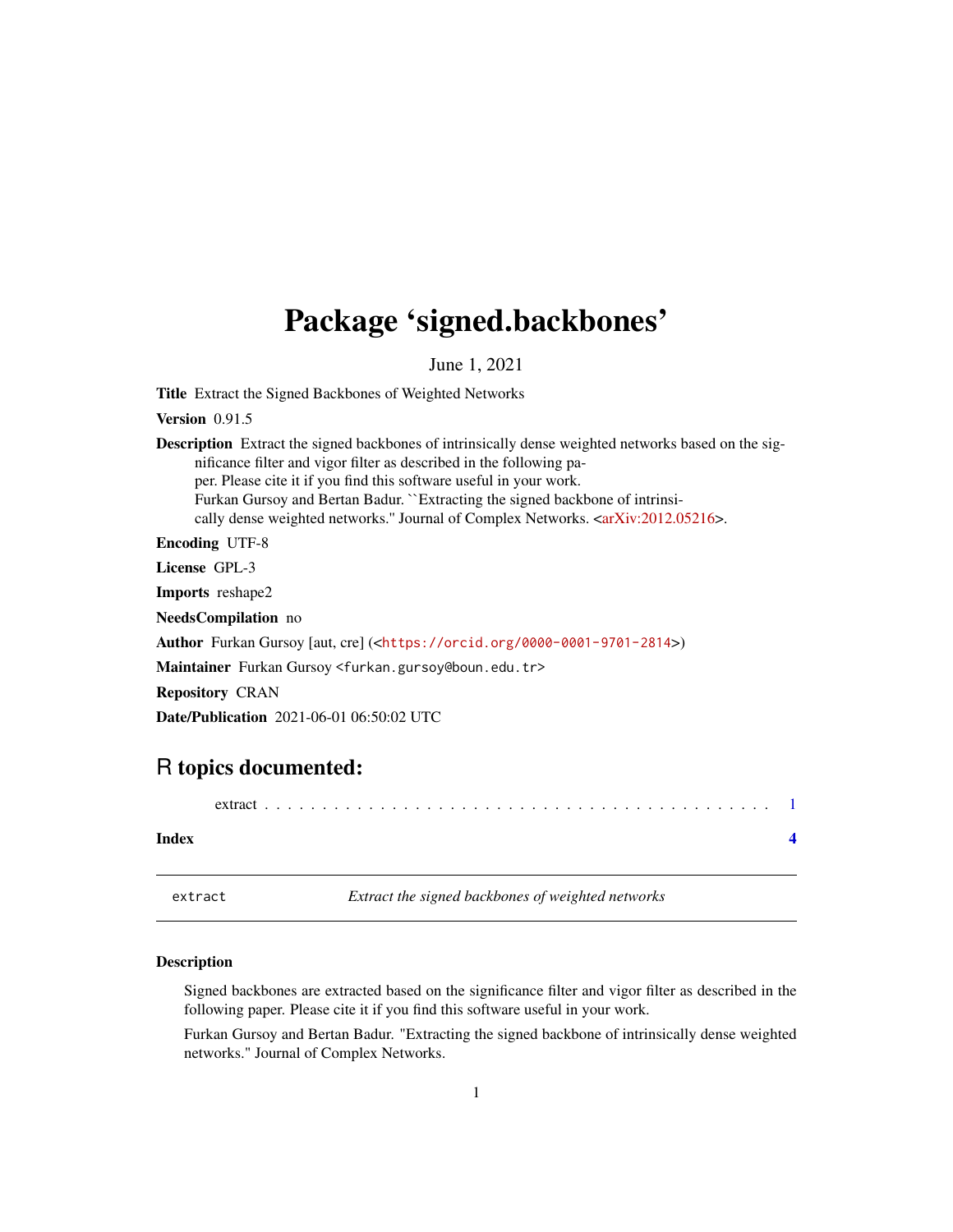#### Usage

```
extract(
  edgelist,
  directed = TRUE,
  significance_threshold = "15pc",
  vigor_threshold = 0.1,
  return_weights = FALSE,
  return_significance = FALSE,
  max_iteration = 100,
  precision = 1e-07
\mathcal{L}
```
#### Arguments

| edgelist               | A data frame. First two columns contain node pairs, and the third column con-<br>tains the edge weights. If directed = TRUE, columns should be in this order:<br>source node, target node, edge weight.                                                                                                                                                                                                                                                                                                                     |
|------------------------|-----------------------------------------------------------------------------------------------------------------------------------------------------------------------------------------------------------------------------------------------------------------------------------------------------------------------------------------------------------------------------------------------------------------------------------------------------------------------------------------------------------------------------|
| directed               | Whether the input network is directed. Defaults to TRUE.                                                                                                                                                                                                                                                                                                                                                                                                                                                                    |
| significance_threshold |                                                                                                                                                                                                                                                                                                                                                                                                                                                                                                                             |
|                        | Threshold for the significance filter. Defaults to '15pc'.                                                                                                                                                                                                                                                                                                                                                                                                                                                                  |
|                        | (1) If filtering is directly based on alpha values: (1a) If scalar, a single nonneg-<br>ative value, e.g., 1.23. (1b) If vector, a vector of nonpositive and nonnegative<br>values, e.g., c(-1.23, 4.56). 1.23 is equivalent to c(-1.23, 1.23).                                                                                                                                                                                                                                                                             |
|                        | (2) If filtering is based on ranking: (2a) If string, a single percentage value in<br>the following format: '10pc'. (2b) If vector, a vector of percentage values in the<br>following format: $c('5pc', '5pc')$ . '10pc' is not equivalent to $c('10pc', '10pc')$<br>since the latter retains 20% of possible links. '10pc' is not equivalent c('5pc',<br>'5pc') since the latter retains 5% of edges on negative extreme and 5% of edges<br>on positive extreme whereas the former simultaneously considers both extremes. |
| vigor_threshold        |                                                                                                                                                                                                                                                                                                                                                                                                                                                                                                                             |
|                        | Threshold for the vigor filter. Defaults to 0.1.                                                                                                                                                                                                                                                                                                                                                                                                                                                                            |
|                        | (1) If scalar, a single nonnegative value in the range $[0, 1]$ , e.g., 0.33. (2) If<br>vector, a vector of nonpositive and nonnegative values in the ranges [-1, 0] and<br>[0, 1], e.g., c(-0.5, 0.3). 0.33 is equivalent to c(-0.33, 0.33).                                                                                                                                                                                                                                                                               |
|                        | return_weights Whether the returned backbone should contain the signed link weights that show<br>the intensity of signed links. Defaults to FALSE.                                                                                                                                                                                                                                                                                                                                                                          |
| return_significance    |                                                                                                                                                                                                                                                                                                                                                                                                                                                                                                                             |
|                        | Whether the returned backbone should contain the link significance values that<br>are benchmarked agains the significance_threshold. Defaults to FALSE.                                                                                                                                                                                                                                                                                                                                                                     |
| max_iteration          | Maximum number of iterations to be used in the Iterational Proportional Fitting<br>Procedure. Defaults to 100.                                                                                                                                                                                                                                                                                                                                                                                                              |
| precision              | A small epsilon value to be used in comparison with zero values due to numeri-<br>cal precision issues. Can be left as default. Defaults to 10e-8.                                                                                                                                                                                                                                                                                                                                                                          |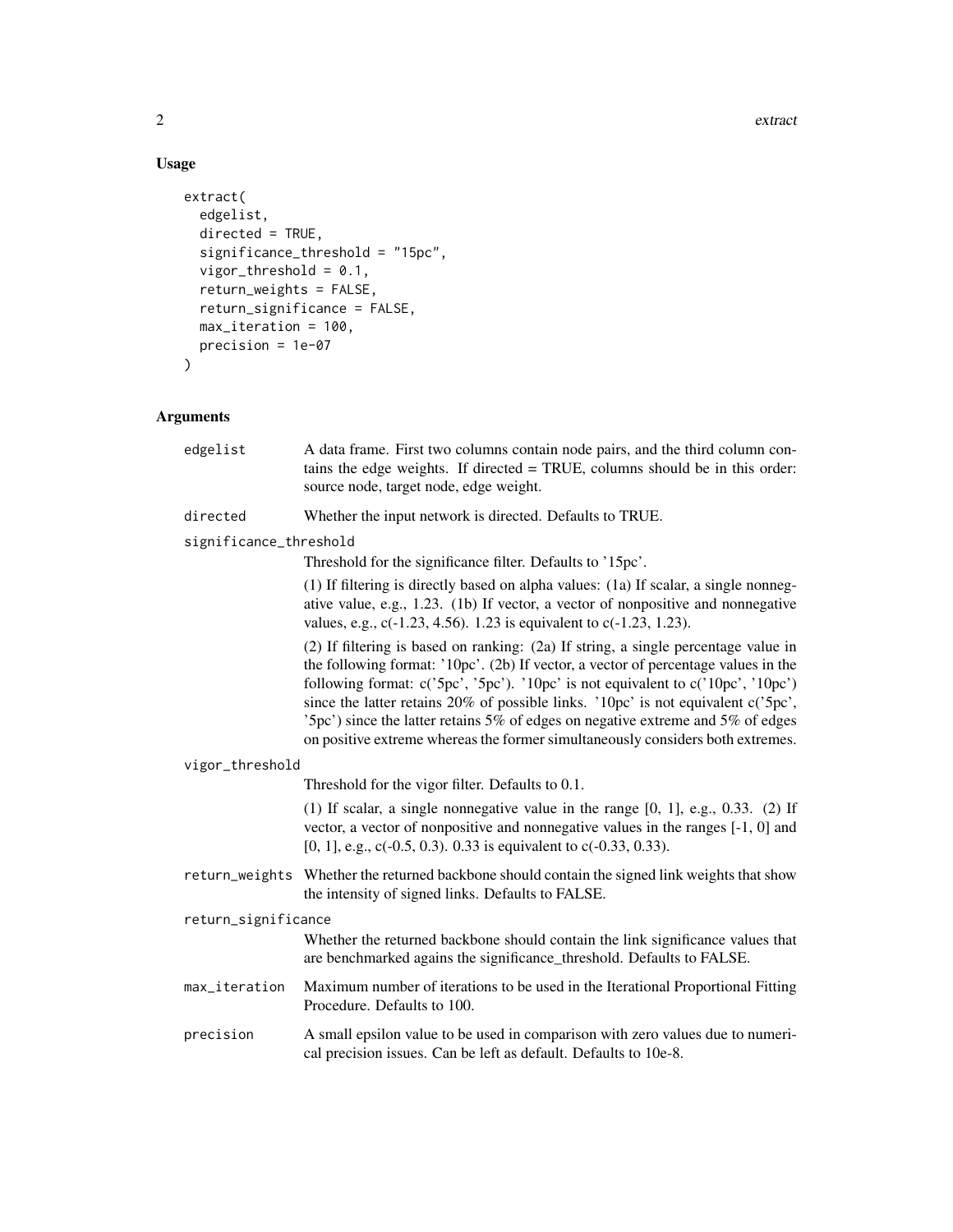#### extract 3

#### Value

A data frame with shape (n\_backbone\_edges, 3 or 4) containing the edges for the extracted backbone. First two columns contain node pairs, and the third column contains the edge sign. If directed = TRUE, columns are in this order: source node, target node, edge sign. If return\_weights = TRUE, signed edge weights are returned instead of edge sign. If return\_significance = TRUE, a fourth column containing significance values is also returned.

#### See Also

More examples may be found at the project's homepage.

#### Examples

```
net \le data.frame(source = c('a', 'a', 'b', 'b', 'c', 'c'),
target = c('b', 'c', 'a', 'c', 'b', 'd'),
weight = c(1, 20, 2, 30, 10, 1))
backbone <- extract(net, directed= TRUE,
significance_threshold = '20pc',
vigor_{threshold} = c(-0.3, 0.2)
```